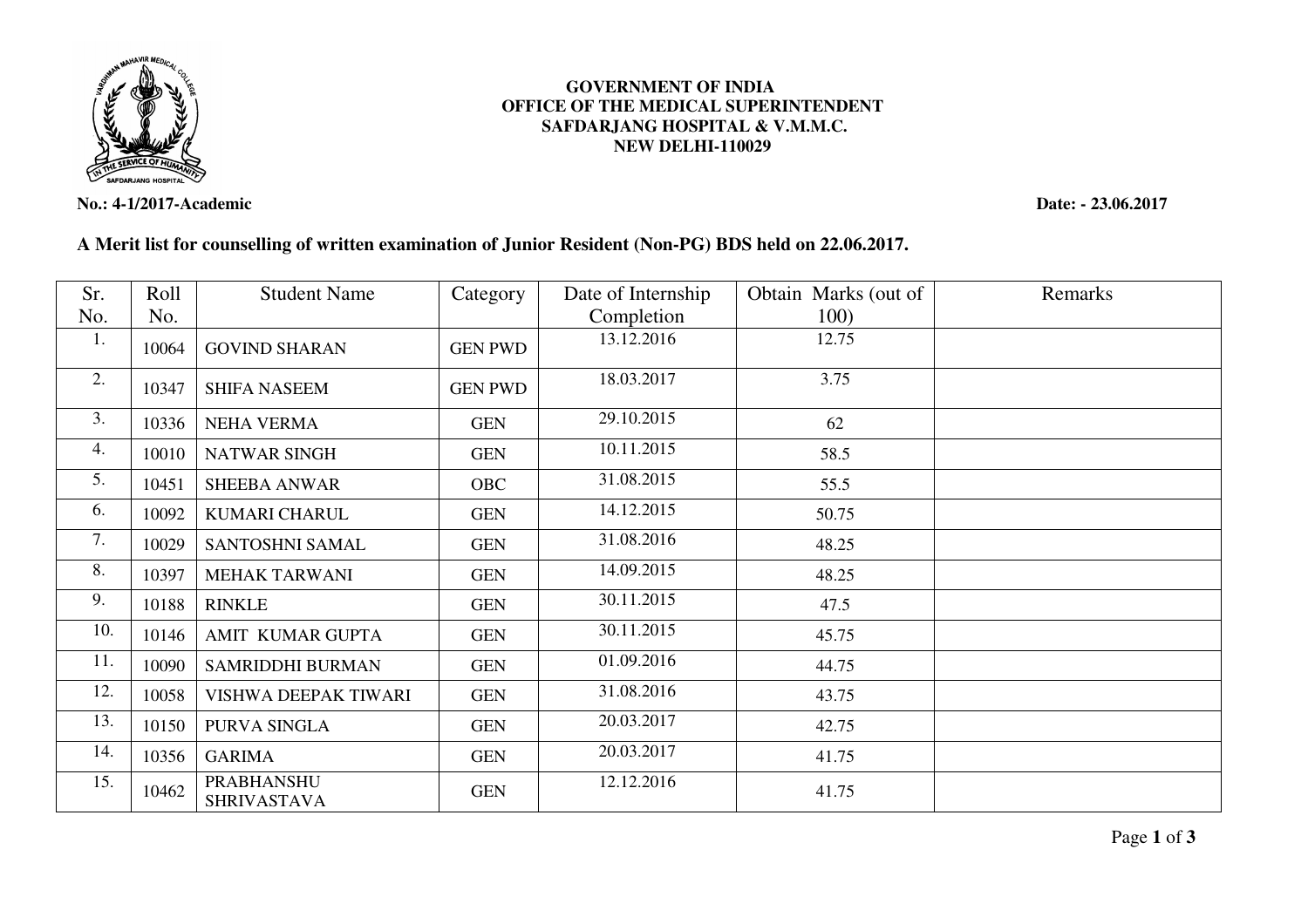| $\overline{16}$ . | 10259 | <b>JYOTI YADAV</b>                  | <b>OBC</b> | 21.10.2015 | 40.75 | Renew OBC in central govt. format<br>required at the time of counseling         |
|-------------------|-------|-------------------------------------|------------|------------|-------|---------------------------------------------------------------------------------|
| 17.               | 10324 | <b>SUNEETA KUMARI</b>               | <b>GEN</b> | 26.03.2016 | 40.25 |                                                                                 |
| 18.               | 10303 | <b>ATUL</b>                         | <b>GEN</b> | 21.10.2015 | 39.25 |                                                                                 |
| 19.               | 10020 | <b>MUKESH KUMAR</b>                 | <b>OBC</b> | 30.09.2015 | 37    |                                                                                 |
| 20.               | 10060 | <b>BHAGYASHREE</b><br>PRIYADARSHINI | <b>OBC</b> | 14.09.2015 | 32    |                                                                                 |
| 21.               | 10229 | <b>MOHD SALEEM</b>                  | <b>OBC</b> | 31.08.2016 | 29    | OBC Certificate required in central<br>govt. format at the time of councelling. |
| 22.               | 10043 | <b>CHANDER MOHAN</b>                | <b>OBC</b> | 15.12.2016 | 28.75 |                                                                                 |
| 23.               | 10215 | PALLAVI YADAV                       | <b>OBC</b> | 30.11.2015 | 28.75 | OBC Certificate required in central<br>govt. format at the time of councelling. |
| 24.               | 10111 | <b>MAHESH ARJUN GADAKH</b>          | <b>OBC</b> | 30.04.2016 | 25.75 | Renew OBC in central govt. format<br>required at the time of counseling.        |
| 25.               | 10295 | PRATIBHA MAURYA                     | <b>OBC</b> | 31.08.2016 | 22.25 |                                                                                 |
| 26.               | 10155 | <b>NISHI KUMARI</b>                 | <b>OBC</b> | 08.11.2016 | 21.25 | Renew OBC in central govt. format<br>required at the time of counseling         |
| 27.               | 10411 | RUCHI KUSHWAHA                      | <b>OBC</b> | 20.09.2016 | 20.75 | Renew OBC in central govt. format<br>required at the time of counseling         |
| 28.               | 10030 | <b>TOSHIBA LOMAS</b>                | <b>SC</b>  | 14.09.2015 | 29    |                                                                                 |
| 29.               | 10101 | YOGESH KUMAR                        | <b>SC</b>  | 07.11.2015 | 26.5  |                                                                                 |
| 30.               | 10332 | <b>RISHABH MANDAL</b>               | <b>SC</b>  | 11.10.2016 | 25.5  |                                                                                 |
| 31.               | 10031 | <b>DAULAT KUMAR</b>                 | <b>SC</b>  | 24.09.2016 | 24.75 |                                                                                 |
| 32.               | 10340 | <b>PRATIBHA</b>                     | <b>SC</b>  | 28.06.2016 | 24.5  |                                                                                 |
| 33.               | 10275 | <b>SHIKHA GAUTAM</b>                | <b>SC</b>  | 21.09.2015 | 22.5  |                                                                                 |